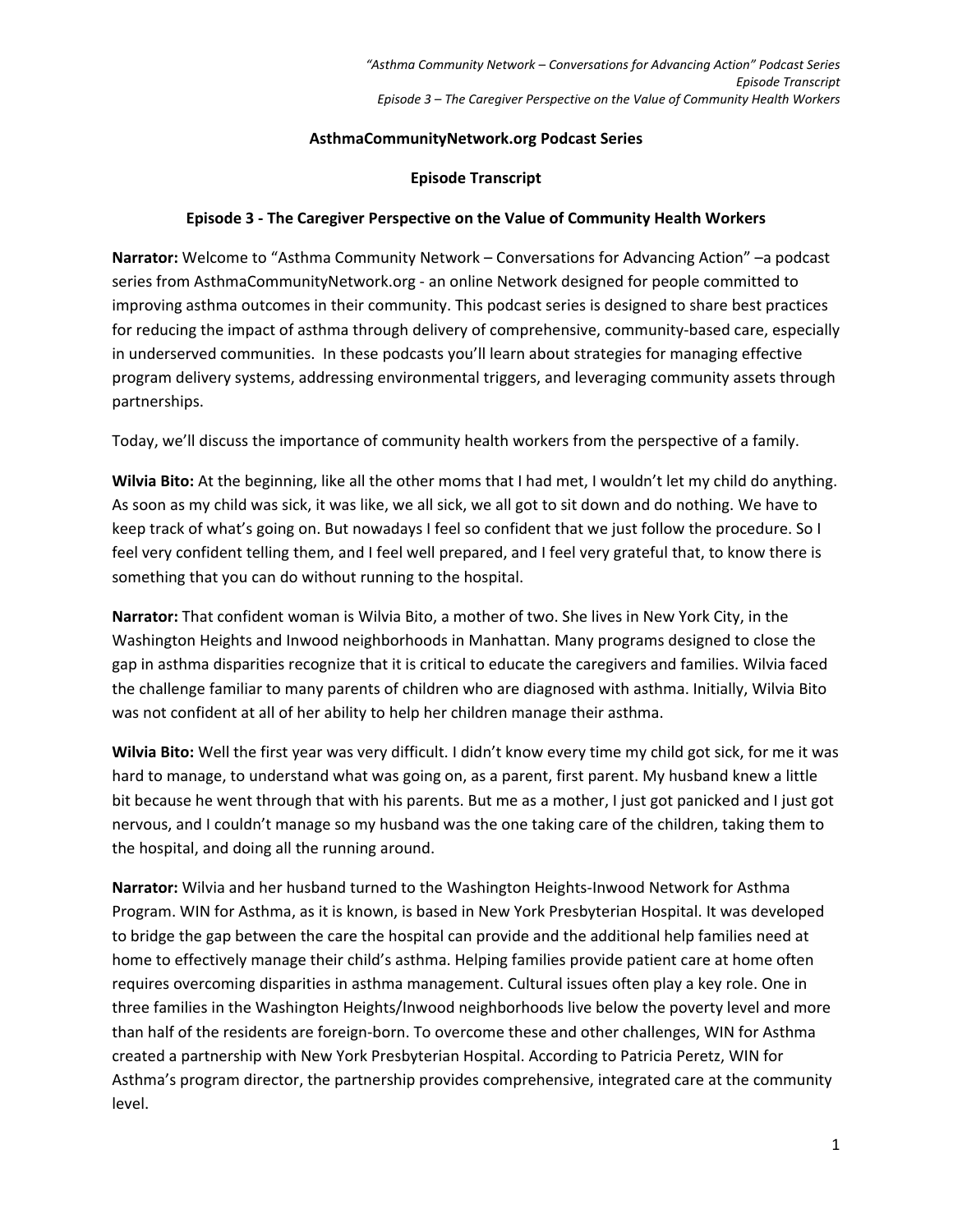**Patricia Peretz:** The community health workers who we hired are actually from this community, speak the language, and their goal is to provide culturally appropriate services to the community in a way that resonates with the population. Um, what I think is particularly unique about our program is that the community health workers are actually based in community-based organizations, yet they maintain a strong presence in our hospital where they conduct daily rounds meeting with families of children admitted to the hospital with a diagnosis of asthma.

**Narrator:** When Wilvia Bito contacted WIN for Asthma, they arranged for a home visit to determine the environmental exposures that might serve as asthma triggers for Wilvia's children.

**Wilvia Bito:** The first time we made the program, we filled out some paperwork and after paperwork they just tell us, we are gonna have a visitor in the house which I found very interesting because the doctor already knew my children were diagnosed, but the doctor would not come to home and see what do we need at home, or what we don't need at home, that is gonna affect the children with the asthma. So the health care provider came [um] to my house, which I found very surprising, and said, 'Wow, these people had time for me, dedicated time for my children too." So I opened my door and that's when everything started there.

**Narrator:** Thanks to training received at New York Presbyterian, a community health worker from WIN for Asthma was ready to conduct a home environmental assessment at Wilvia's home. One of those workers is Yamilca Alardo who says it's amazing to have the chance to communicate with families at a level of comfort they can't always find with a doctor. A community health worker can assess and address physical and psycho‐social factors that may impact a family's ability to address asthma.

**Yamilca Alardo:** For me, it's like, I can say it's my passion because when I met the family first, I, they are with fear. They're scared I think. And they don't want to talk to you or express themselves with you. But I think that's the challenge – to speak with them and to build let's say a bridge or a trust in between, you know, me and the family.

**Narrator:** Once a community health worker has developed that trusting relationship with the family, they can begin to work together to address barriers to effective care and find possible asthma triggers in the home. And in many cases, those triggers are found in common household items and practices that a family member would never identify on their own.

**Wilvia Bito:** Like I had a lot of books which was not good for the children 'cause it was collecting dust. And, we had, there was construction outside the building and I had all my doors, windows open and that was actually not good neither. All the dust was coming inside. I was cleaning every day, but that's a dust that you don't see coming in and that was affecting my children. We had a lot of stuffed animal giveaways, children. People usually give away those stuffed animals that we love so much but I didn't know that it was collecting dust too, and that was affecting my children.

**Narrator:** Another key component of the home visit is to educate families on the effective use of medicine to manage their child's asthma.